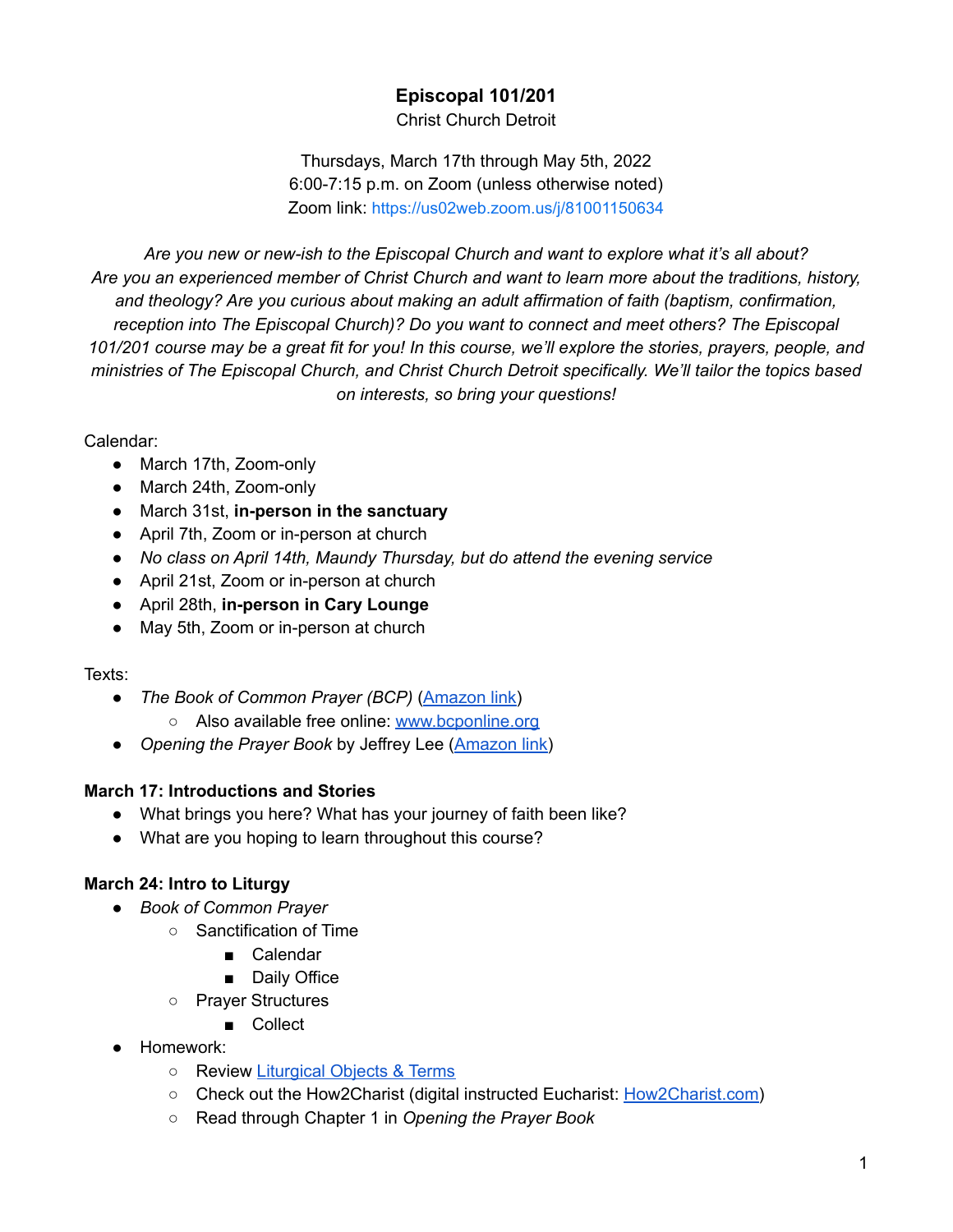#### **March 31: Liturgy items, "What's is it? What's it for?"**

- Explore in the sanctuary with Richard and Liza!
- Homework:
	- **○** Read Chapter 2 ("The Pattern of Prayer") in *Opening the Prayer Book*
	- Read Chapter 5 ("A Baptismal Church") in *Opening the Prayer Book*

## **April 7: Liturgical patterns & practices**

- Holy Week & Easter
- Affirmations of Faith
	- Baptism
	- Confirmation
	- Reception
- Homework:
	- **○** Read Chapter 6 "The Eucharist and Daily Office" in *Opening the Prayer Book*
	- As we move through Lent and Holy Week into Easter, see if you notice different Eucharistic Prayers! (p. 111)
	- Read "God Talk" by James Wood, *New Yorker*, 2012
	- Explore The Scriptural BCP

*April 14: No Class; Maundy Thursday Eucharist at 7:00 p.m.*

## **April 21: Scripture in liturgy**

- Cranmer and Scripture
- The Holy Eucharist
	- Prayer structures
	- Gestures
	- 1979 Prayer Book theology
- Homework:
	- Explore Episcopal Church Governance and Polity
	- o Explore Governance of the Episcopal Diocese of Michigan
	- Read "Our Story" by Sheryl A. Kujawa-Holbrook
	- Read about the history of a vestry
	- Get to know the 2022 Christ Church Detroit Vestry

#### **April 28: Leadership, Decision-Making, Governance**

- 6:00pm Gather in Cary Lounge for dinner with Vestry
- 6:30pm-7:00pm Visit Vestry meeting (can join by Zoom if not already in-person)
- 7:00-7:15pm Wrap Up & Next Steps
- Homework:
	- Read about sanctification
	- Read "Episcopalians Revise Hymnal" by Charles Austin (*New York Times*, 1982)
	- Read "Decolonizing Church Music" by Yuri Rodriguez